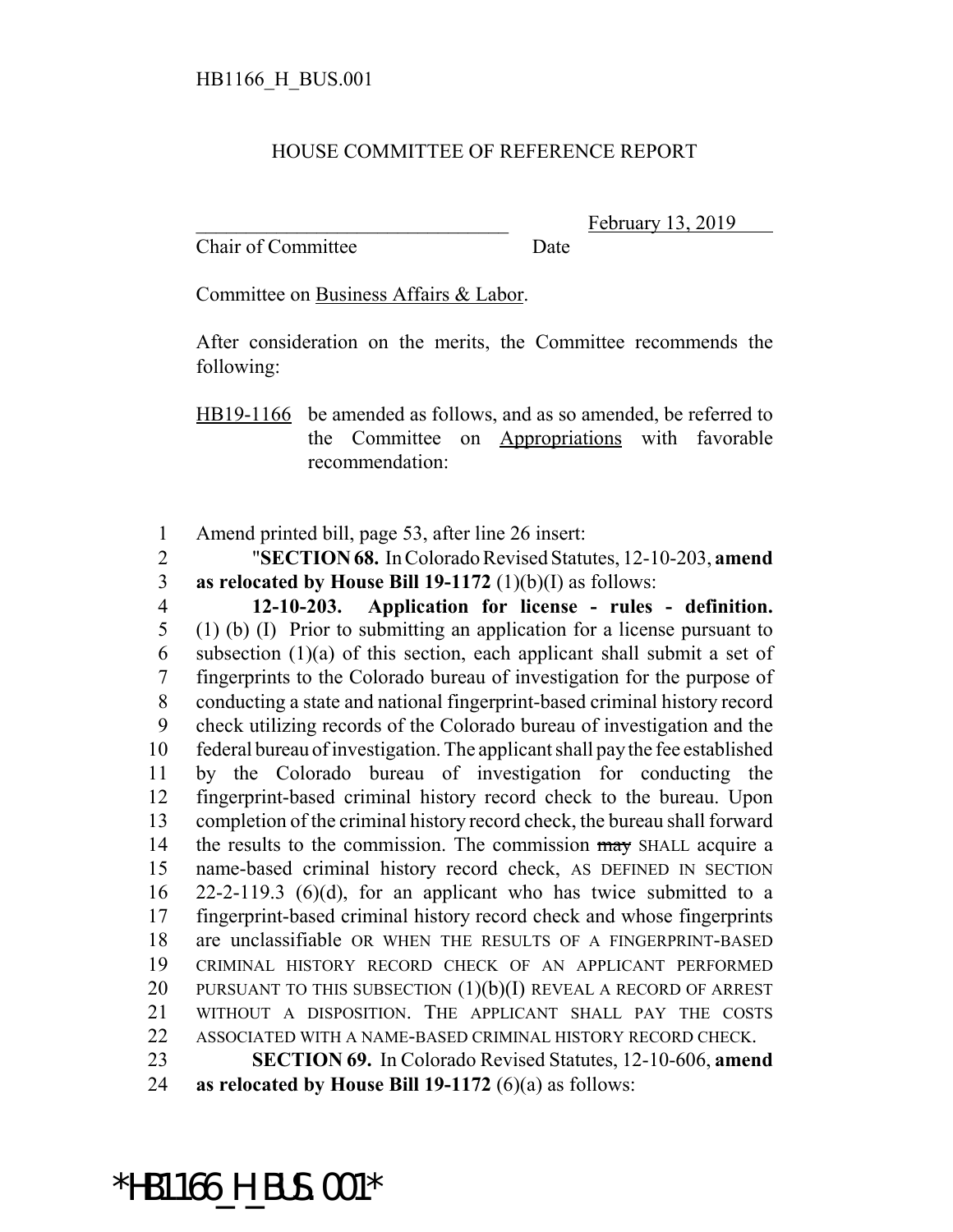**12-10-606. Qualifications for licensing and certification of appraisers - continuing education - definitions - rules.** (6) (a) The board shall not issue a license or certification until the applicant demonstrates that he or she meets the fitness standards established by board rule and submits a set of fingerprints to the Colorado bureau of investigation for the purpose of conducting a state and national fingerprint-based criminal history record check utilizing records of the Colorado bureau of investigation and the federal bureau of investigation. Each person submitting a set of fingerprints shall pay the fee established by the Colorado bureau of investigation for conducting the fingerprint-based criminal history record check to the bureau. Upon completion of the criminal history record check, the bureau shall forward 13 the results to the board. The board may SHALL require a name-based 14 criminal history record check, AS DEFINED IN SECTION 22-2-119.3 (6)(d), for an applicant who has twice submitted to a fingerprint-based criminal history record check and whose fingerprints are unclassifiable OR WHEN THE RESULTS OF A FINGERPRINT-BASED CRIMINAL HISTORY RECORD CHECK OF AN APPLICANT PERFORMED PURSUANT TO THIS SUBSECTION (6) REVEAL A RECORD OF ARREST WITHOUT A DISPOSITION.THE APPLICANT SHALL PAY THE COSTS ASSOCIATED WITH A NAME-BASED CRIMINAL HISTORY RECORD CHECK. The board may deny an application for licensure or certification based on the outcome of the criminal history record check and may establish criminal history requirements more stringent than those established by any applicable federal law. At a minimum, the board shall adopt the criminal history requirements established by any applicable federal law.

 **SECTION 70.** In Colorado Revised Statutes, 12-10-607, **amend as relocated by House Bill 19-1172** (3) as follows:

 **12-10-607. Appraisal management companies - application for license - exemptions.** (3) The board shall not issue a license to any partnership, limited liability company, or corporation unless and until the appraiser designated by the partnership, limited liability company, or corporation as controlling appraiser and each individual who owns more than ten percent of the entity demonstrates that he or she meets the fitness standards established by board rule and submits a set of fingerprints to the Colorado bureau of investigation for the purpose of conducting a state and national fingerprint-based criminal history record check utilizing records of the Colorado bureau of investigation and the federal bureau of investigation. Each person submitting a set of fingerprints shall pay the fee established by the Colorado bureau of investigation for conducting the fingerprint-based criminal history record check to the bureau. Upon

\*HB1166 H BUS.001\*  $-2$ -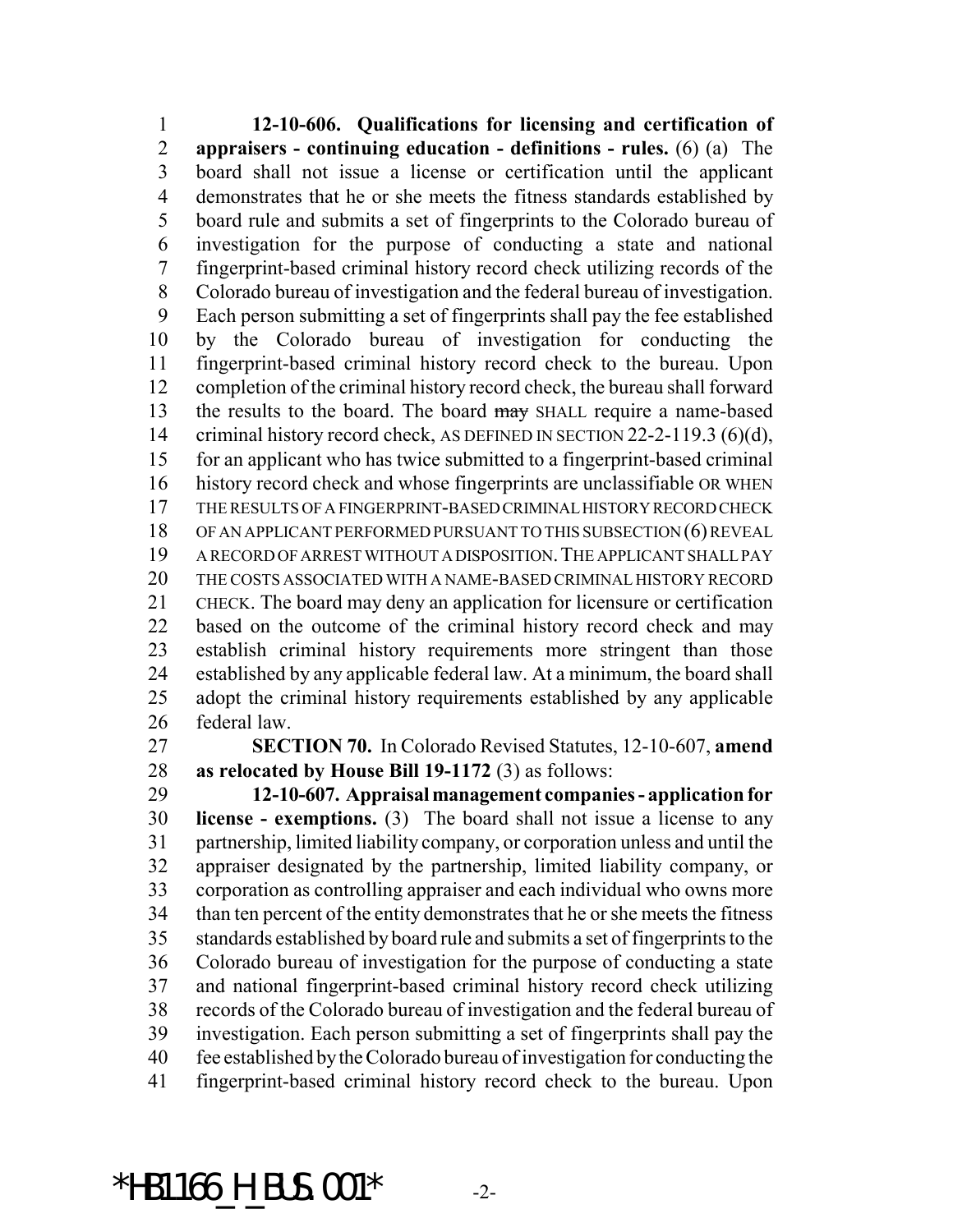completion of the criminal history record check, the bureau shall forward 2 the results to the board. The board may SHALL require a name-based 3 criminal history record check, AS DEFINED IN SECTION 22-2-119.3 (6)(d), for an applicant who has twice submitted to a fingerprint-based criminal history record check and whose fingerprints are unclassifiable OR WHEN THE RESULTS OF A FINGERPRINT-BASED CRIMINAL HISTORY RECORD CHECK OF AN APPLICANT PERFORMED PURSUANT TO THIS SUBSECTION (3) REVEAL A RECORD OF ARREST WITHOUT A DISPOSITION.THE APPLICANT SHALL PAY THE COSTS ASSOCIATED WITH A NAME-BASED CRIMINAL HISTORY RECORD CHECK. The board may deny an application for licensure or refuse to renew a license based on the outcome of the criminal history record check. The board may require criminal history requirements more stringent than those established by any applicable federal law. At a minimum, the board shall adopt the criminal history requirements established by any applicable federal law.

 **SECTION 71.** In Colorado Revised Statutes, 12-10-610, **amend as relocated by House Bill 19-1172** (4) as follows:

 **12-10-610. Expiration of licenses - renewal - penalties - fees - rules.** (4) At the time of renewal or reinstatement, every licensee, certificate holder, and person or individual who owns more than ten percent of an appraisal management company shall submit a set of fingerprints to the Colorado bureau of investigation for the purpose of conducting a state and national fingerprint-based criminal history record check utilizing records of the Colorado bureau of investigation and the federal bureau of investigation, if the person has not previously done so for issuance of a license or certification by the board. Each person submitting a set of fingerprints shall pay the fee established by the Colorado bureau of investigation for conducting the fingerprint-based criminal history record check to the bureau. The bureau shall forward the 30 results to the board. The board may SHALL require a name-based criminal history record check, AS DEFINED IN SECTION 22-2-119.3 (6)(d), for an applicant who has twice submitted to a fingerprint-based criminal history record check and whose fingerprints are unclassifiable OR WHEN THE RESULTS OF A FINGERPRINT-BASED CRIMINAL HISTORY RECORD CHECK OF AN APPLICANT PERFORMED PURSUANT TO THIS SECTION REVEAL A RECORD OF ARREST WITHOUT A DISPOSITION. THE APPLICANT SHALL PAY THE COSTS ASSOCIATED WITH A NAME-BASED CRIMINAL HISTORY RECORD CHECK. The board may refuse to renew or reinstate a license or certification based on the outcome of the criminal history record check. **SECTION 72.** In Colorado Revised Statutes, 12-10-704, **amend as relocated by House Bill 19-1172** (6)(a) and (7)(c) as follows:

\*HB1166 H BUS.001\*  $-3$ -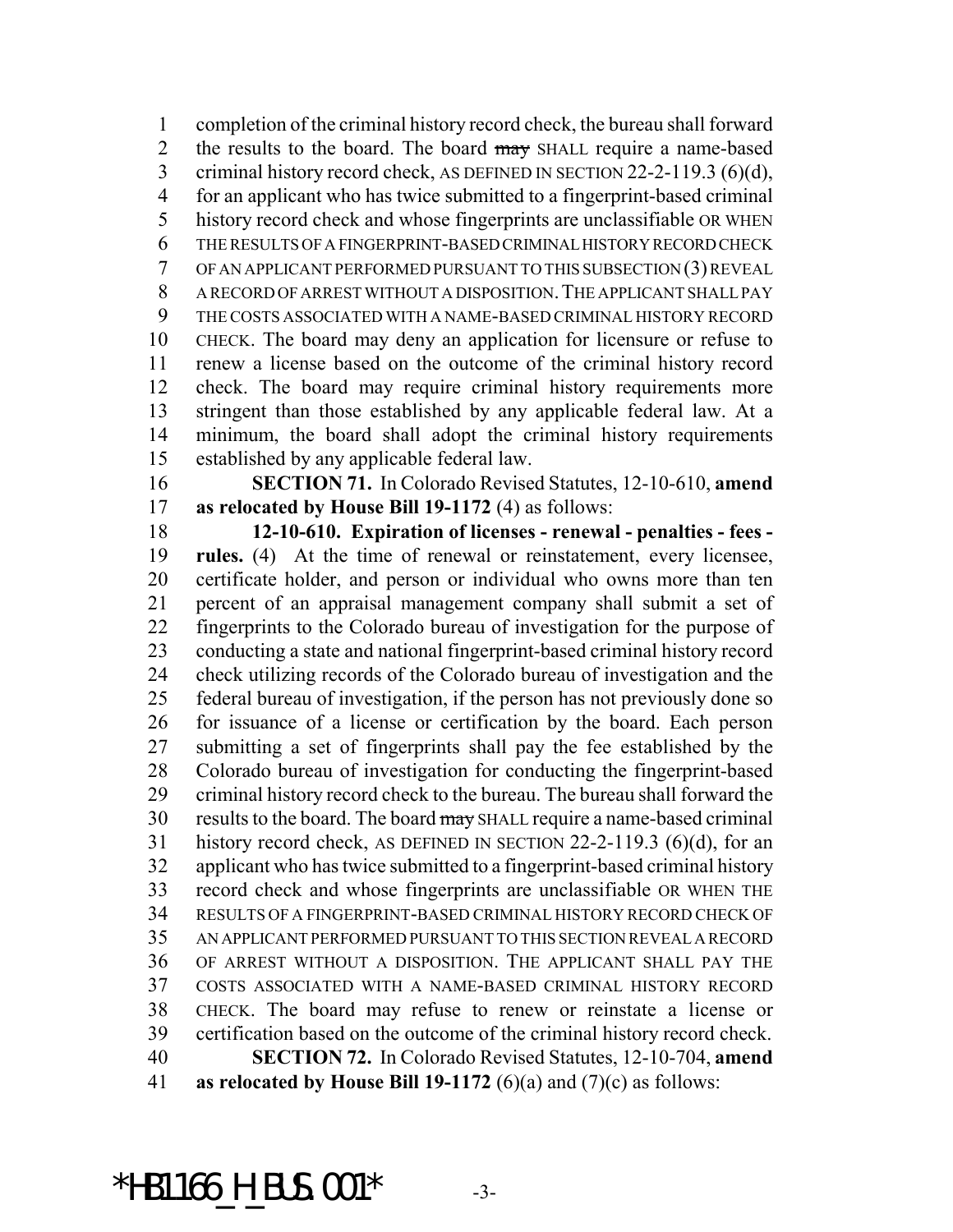**12-10-704. License required - rules.** (6) (a) Prior to submitting an application for a license, an applicant shall submit a set of fingerprints to the Colorado bureau of investigation. Upon receipt of the applicant's fingerprints, the Colorado bureau of investigation shall use the fingerprints to conduct a state and national criminal history record check using records of the Colorado bureau of investigation and the federal bureau of investigation. All costs arising from the criminal history record 8 check shall MUST be borne by the applicant and shall MUST be paid when the set of fingerprints is submitted. Upon completion of the criminal history record check, the bureau shall forward the results to the board. 11 The board may SHALL acquire a name-based criminal history record check, AS DEFINED IN SECTION 22-2-119.3 (6)(d), for an applicant who has twice submitted to a fingerprint-based criminal history record check and whose fingerprints are unclassifiable OR WHEN THE RESULTS OF A FINGERPRINT-BASED CRIMINAL HISTORY RECORD CHECK OF AN APPLICANT PERFORMED PURSUANT TO THIS SECTION REVEAL A RECORD OF ARREST WITHOUT A DISPOSITION. THE APPLICANT SHALL PAY THE COSTS ASSOCIATED WITH A NAME-BASED CRIMINAL HISTORY RECORD CHECK.

 (7) (c) The board may SHALL acquire a name-based criminal history record check, AS DEFINED IN SECTION 22-2-119.3 (6)(d), for an applicant who has twice submitted to a fingerprint-based criminal history record check and whose fingerprints are unclassifiable OR WHEN THE RESULTS OF A FINGERPRINT-BASED CRIMINAL HISTORY RECORD CHECK OF AN APPLICANT PERFORMED PURSUANT TO THIS SECTION REVEAL A RECORD OF ARREST WITHOUT A DISPOSITION. THE APPLICANT SHALL PAY THE COSTS ASSOCIATED WITH A NAME-BASED CRIMINAL HISTORY RECORD CHECK.

 **SECTION 73.** In Colorado Revised Statutes, 12-125-106, **amend as relocated by House Bill 19-1172** (4) as follows:

 **12-125-106. Licensing.** (4) With the submission of an application for a license granted pursuant to this section, each applicant and its officers, directors, and general partners shall submit a complete set of his or her fingerprints to the Colorado bureau of investigation for the purpose of conducting fingerprint-based criminal history record checks. The Colorado bureau of investigation shall forward the fingerprints to the federal bureau of investigation for the purpose of conducting 37 fingerprint-based criminal history record checks. The director may acquire a name-based criminal history record check for a person who has twice submitted to a fingerprint-based criminal history record check and 40 whose fingerprints are unclassifiable. A person who has previously submitted fingerprints for state or local licensing purposes may request

 $*$ HB1166 H BUS.001 $*$  -4-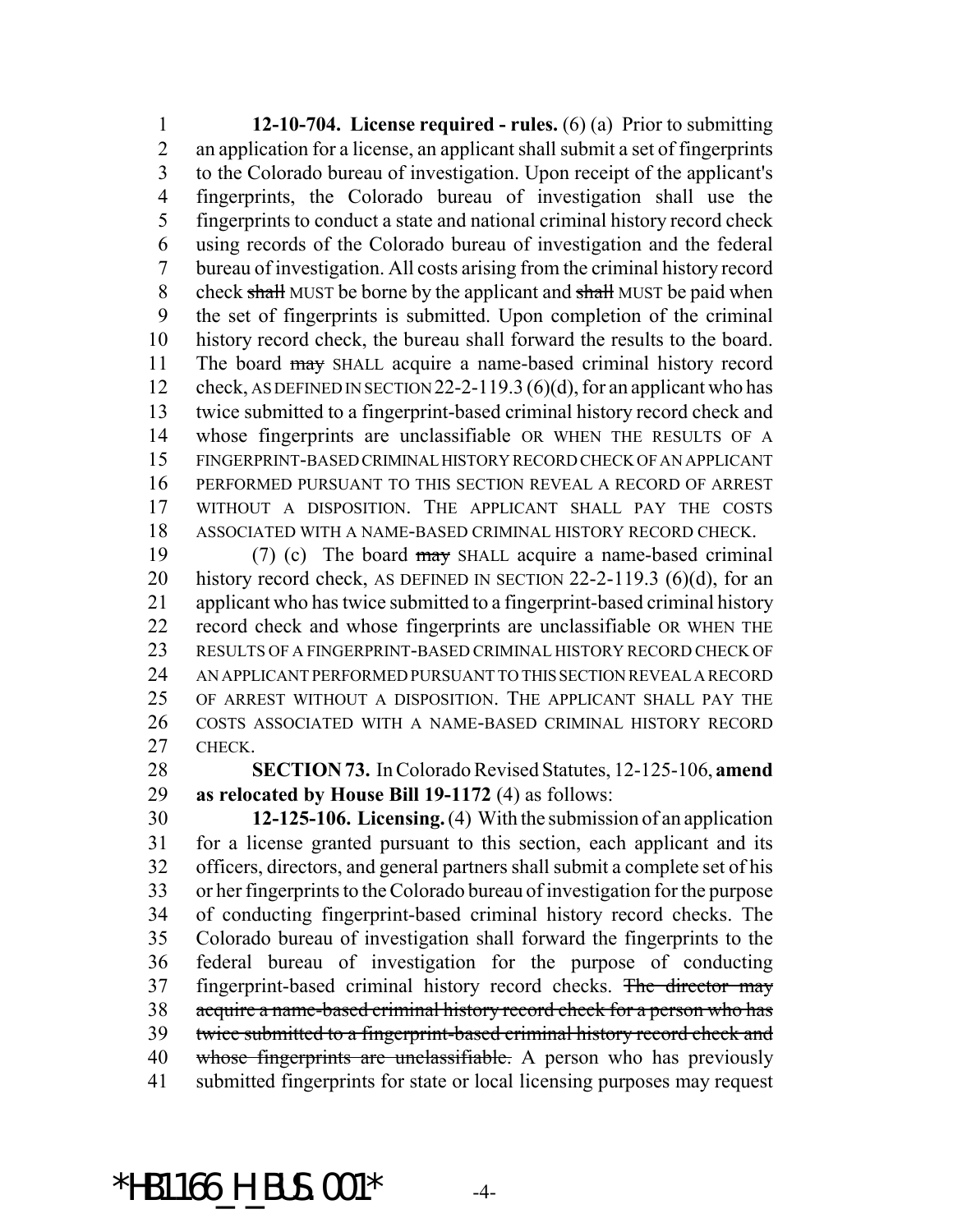the use of the fingerprints on file. THE DIRECTOR SHALL REQUIRE A NAME-BASED CRIMINAL HISTORY RECORD CHECK, AS DEFINED IN SECTION 22-2-119.3 (6)(d), FOR A PERSON WHO HAS TWICE SUBMITTED TO A FINGERPRINT-BASED CRIMINAL HISTORY RECORD CHECK AND WHOSE FINGERPRINTS ARE UNCLASSIFIABLE OR WHEN THE RESULTS OF A FINGERPRINT-BASED CRIMINAL HISTORY RECORD CHECK OF A PERSON PERFORMED PURSUANT TO THIS SUBSECTION (4) REVEAL A RECORD OF ARREST WITHOUT A DISPOSITION. The director shall use the information resulting from the fingerprint-based OR NAME-BASED criminal history record check to investigate and determine whether an applicant is qualified to hold a license pursuant to this section. The director may verify the information an applicant is required to submit. The applicant shall pay the costs associated with the fingerprint-based criminal history record check to the Colorado bureau of investigation. THE APPLICANT IS RESPONSIBLE FOR THE COSTS ASSOCIATED WITH A NAME-BASED CRIMINAL HISTORY RECORD CHECK.

 **SECTION 74.** In Colorado Revised Statutes, 12-160-107, **amend as relocated by House Bill 19-1172** (2) as follows:

 **12-160-107. Private investigator licenses - qualifications - fees - renewal - rules.** (2) (a) In addition to the requirements of subsection (1) of this section, each applicant for a level I or level II private investigator license must have his or her fingerprints taken by a local law enforcement agency or any third party approved by the Colorado bureau of investigation for the purpose of obtaining a fingerprint-based criminal history record check. If an approved third party takes the person's fingerprints, the fingerprints may be electronically captured using Colorado bureau of investigation-approved livescan equipment. Third-party vendors shall not keep the applicant information for more than thirty days unless requested to do so by the applicant. The applicant shall submit payment by certified check or money order for the fingerprints and for the actual costs of the record check at the time the fingerprints are submitted to the Colorado bureau of investigation. Upon receipt of fingerprints and receipt of the payment for costs, the Colorado bureau of investigation shall conduct a state and national fingerprint-based criminal history record check utilizing records of the Colorado bureau of investigation and the federal bureau of investigation and shall forward the results of the criminal history record check to the director.

 (b) WHEN THE RESULTS OF A FINGERPRINT-BASED CRIMINAL HISTORY RECORD CHECK OF AN APPLICANT PERFORMED PURSUANT TO THIS SUBSECTION (2) REVEAL A RECORD OF ARREST WITHOUT A DISPOSITION,

\*HB1166 H BUS.001\*  $-5$ -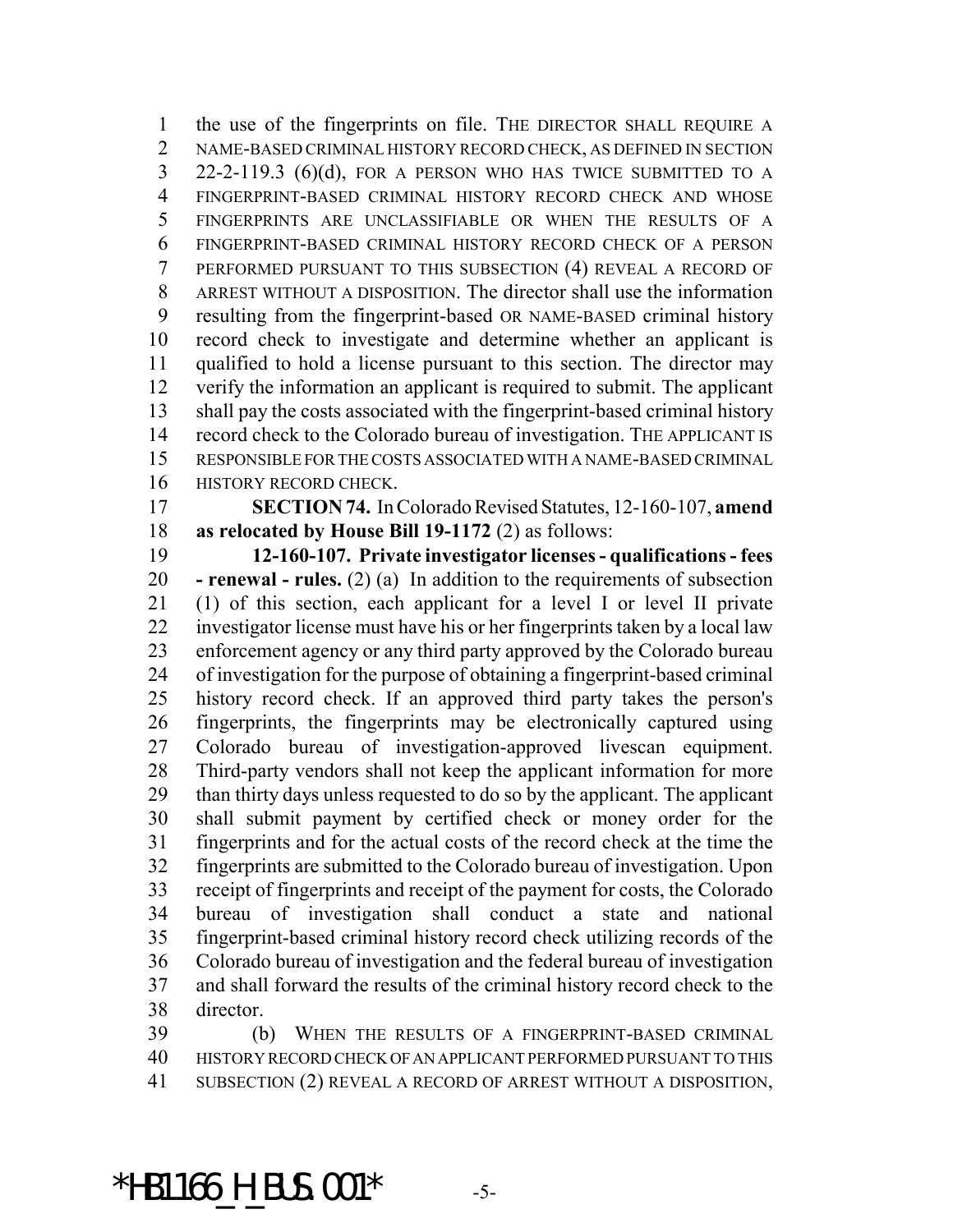THE DIRECTOR SHALL REQUIRE THAT APPLICANT TO SUBMIT TO A NAME-BASED CRIMINAL HISTORY RECORD CHECK, AS DEFINED IN SECTION 22-2-119.3 (6)(d). THE APPLICANT SHALL PAY THE ACTUAL COSTS OF THE NAME-BASED CRIMINAL HISTORY RECORD CHECK.

 **SECTION 75.** In Colorado Revised Statutes, 12-235-108, **amend as relocated by House Bill 19-1172** (1)(e) and (3); and **add as relocated by House Bill 19-1172** (2.5) as follows:

 **12-235-108. License - reciprocity - denial of license application.** (1) Every applicant for a license to practice massage therapy shall:

 (e) Submit to a criminal history record check in the form and manner as described in subsection (2) OF THIS SECTION AND, IF NECESSARY, SUBSECTION (2.5) of this section; and

 (2.5) WHEN THE RESULTS OF A FINGERPRINT-BASED CRIMINAL HISTORY RECORD CHECK OF AN APPLICANT PERFORMED PURSUANT TO THIS SECTION REVEAL A RECORD OF ARREST WITHOUT A DISPOSITION, THE DIRECTOR SHALL REQUIRE THAT APPLICANT TO SUBMIT TO A NAME-BASED CRIMINAL HISTORY RECORD CHECK, AS DEFINED IN SECTION 22-2-119.3 19  $(6)(d)$ .

 (3) After an applicant has fulfilled the requirements of subsections 21 (1) and (2) OF THIS SECTION AND, IF NECESSARY, SUBSECTION (2.5) of this section, the director shall issue a license to the applicant.

 **SECTION 76.** In Colorado Revised Statutes, **amend as relocated by House Bill 19-1172** 12-280-304 as follows:

 **12-280-304. Criminal history record check.** (1) Prior to submission of an application, each designated representative must have his or her fingerprints taken by a local law enforcement agency or any third party approved by the Colorado bureau of investigation for the purpose of obtaining a fingerprint-based criminal history record check. If an approved third party takes the person's fingerprints, the fingerprints may be electronically captured using Colorado bureau of investigation-approved livescan equipment. Third-party vendors shall not keep the applicant information for more than thirty days unless requested to do so by the applicant. The designated representative shall submit payment by certified check or money order for the fingerprints and for the actual costs of the record check at the time the fingerprints are submitted to the Colorado bureau of investigation. Upon receipt of fingerprints and receipt of the payment for costs, the Colorado bureau of investigation shall conduct a state and national fingerprint-based criminal history record check utilizing records of the Colorado bureau of investigation and the federal bureau of investigation.

 $*$ HB1166 H BUS.001 $*$  -6-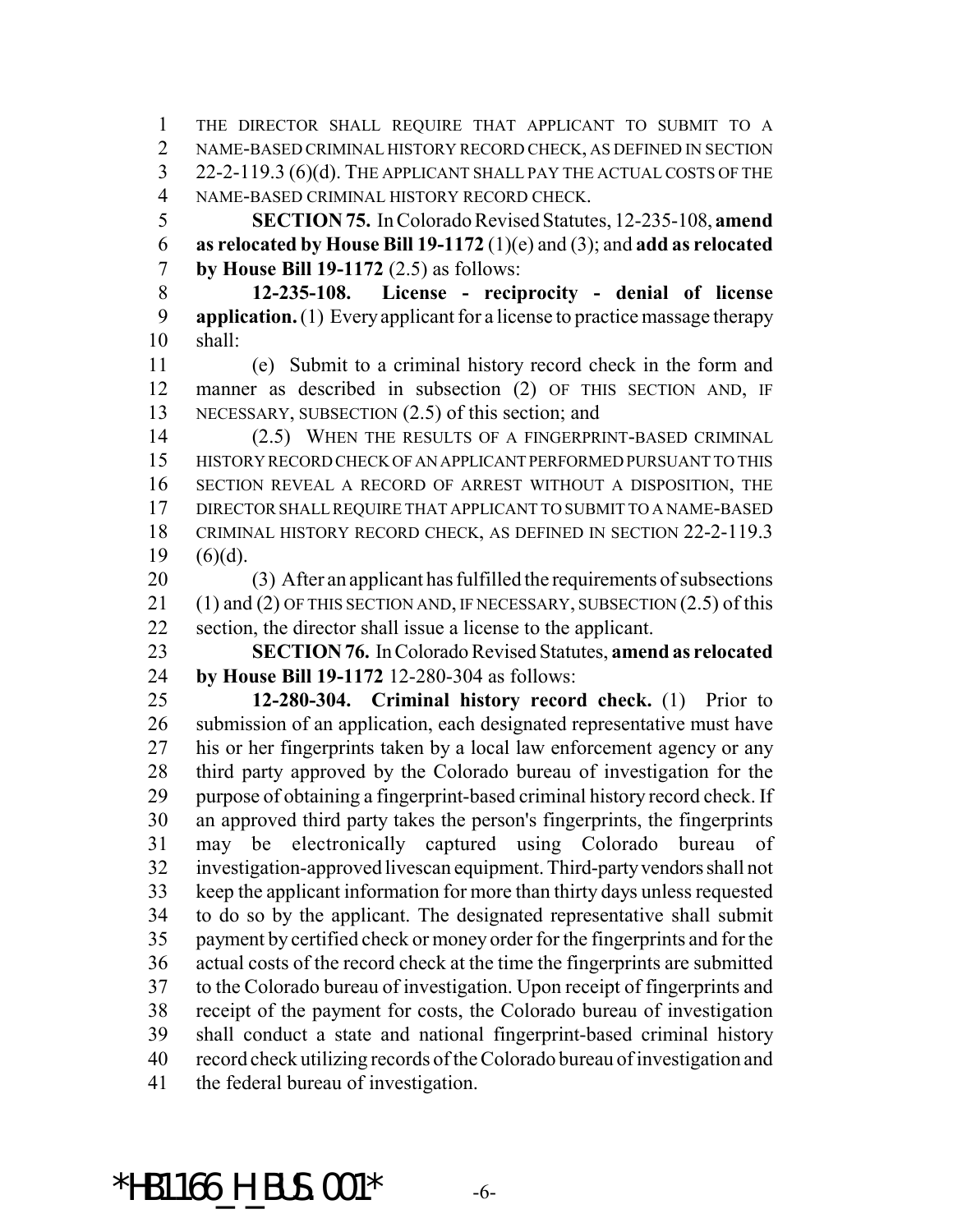(2) WHEN THE RESULTS OF A FINGERPRINT-BASED CRIMINAL 2 HISTORY RECORD CHECK OF A DESIGNATED REPRESENTATIVE PERFORMED PURSUANT TO THIS SECTION REVEAL A RECORD OF ARREST WITHOUT A DISPOSITION, THE BOARD SHALL REQUIRE THAT DESIGNATED REPRESENTATIVE TO SUBMIT TO A NAME-BASED CRIMINAL HISTORY 6 RECORD CHECK, AS DEFINED IN SECTION  $22-2-119.3$  (6)(d). The DESIGNATED REPRESENTATIVE SHALL PAY THE ACTUAL COSTS OF THE NAME-BASED CRIMINAL HISTORY RECORD CHECK.

 **SECTION 77.** In Colorado Revised Statutes, **amend as relocated by House Bill 19-1172** 12-310-107 as follows:

 **12-310-107. Criminal history record check required.** (1) Each applicant for registration must have the applicant's fingerprints taken by a local law enforcement agency or any third party approved by the Colorado bureau of investigation for the purpose of obtaining a fingerprint-based criminal history record check. If an approved third party takes the applicant's fingerprints, the fingerprints may be electronically captured using Colorado bureau of investigation-approved livescan equipment. Third-party vendors shall not keep the applicant information for more than thirty days unless requested to do so by the applicant. The applicant shall submit payment by certified check or money order for the fingerprints and for the actual costs of the record check at the time the fingerprints are submitted to the Colorado bureau of investigation. Upon receipt of fingerprints and receipt of the payment for costs, the Colorado bureau of investigation shall conduct a state and national fingerprint-based criminal history record check utilizing records of the Colorado bureau of investigation and the federal bureau of investigation and shall forward the results of the criminal history record check to the director.

 (2) WHEN THE RESULTS OF A FINGERPRINT-BASED CRIMINAL HISTORY RECORD CHECK OF AN APPLICANT PERFORMED PURSUANT TO THIS SECTION REVEAL A RECORD OF ARREST WITHOUT A DISPOSITION, THE DIRECTOR SHALL REQUIRE THAT APPLICANT TO SUBMIT TO A NAME-BASED CRIMINAL HISTORY RECORD CHECK, AS DEFINED IN SECTION 22-2-119.3 (6)(d). THE APPLICANT SHALL PAY THE ACTUAL COSTS OF THE NAME-BASED CRIMINAL HISTORY RECORD CHECK.

 **SECTION 78. Effective date.** This act takes effect upon passage; except that sections 68 through 77 of this act take effect only if House Bill 19-1172 becomes law, in which case sections 68 through 77 take effect on October 1, 2019.".

Renumber succeeding section accordingly.

\*HB1166 H BUS.001\*  $-7-$